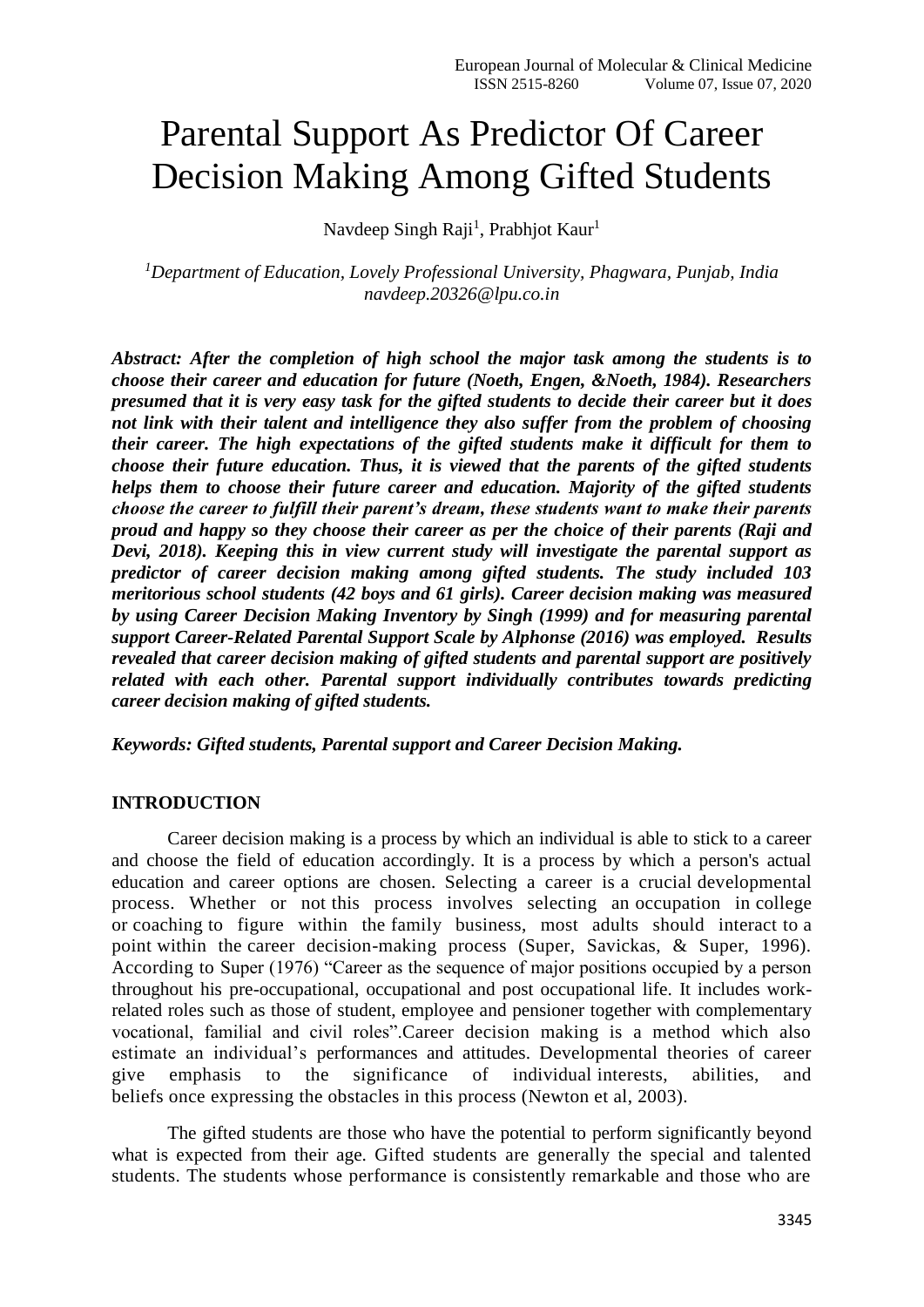academically superior (Witty; 1997).According to Gagne (1985) "Giftedness is a category of some children who have natural abilities or aptitudes which is unexpected for their age, in any domain of human ability. In the class of 30 students, at least three or four gifted students are with the intellectual domain, and three or four can be physical gifted". Renzulli (1979) "Giftedness is mixture of three basic traits: greater than average ability, creativity, and motivation. These three components are present in gifted students and will reveal in their performance through different areas".

Parental support means that the support provided by the parents to their children for solving any kind of conflict in their life. Various Studies shows that, the parents seem to perform a crucial role in a child's career development process. (Lankard 1996; Mickelson and Valusco 1998). Jacob and Leonard (1994) "Parental support is a key dimension of effective parenting, incorporating constructs such as nurturing, attachment, acceptance, cohesion and love". Barnes et al. (2000) "Parental support has been defined as "parental behaviors toward the child, such as praising, encouraging and giving physical affection, which indicate to the child that he or she is accepted and loved".

According to Parson, 1909 the career choice process consists of 3 basic components. These components are: 1) Understanding one's own personal attributes 2) Learning regarding the qualifications and conditions of various career 3) Accommodative these two sources of information.

It is difficult for the gifted rural students to decide their career. Their parents, school counselor, teachers and other members of their community inspired them to go to the colleges in the big cities and complete their dreams. But the rural gifted students were having very deep relations with their family and the place where they live. So, it is very difficult for them to leave the place and decide the good career for them (Seward and Gaesser, 2018).Family has direct and indirect impact on the career selection intentions of gifted students(Smith, Cao and Jung, 2017).For the shaping of the future of the children the parents has an important role. Parents also effects on the children for deciding the better career (Hashim and Embong, 2015).There is not a significant effect of parental influence on the career decision making of the students. It is also discovered that professional gratification of the parents will do not have any effect on career aspiration of the students (Olusola Isaac et al., 2014). In one study it is found that 48.36% of the candidates were agreed that their parents influence on them while selecting the career. On the other hand 21.5% of the respondents agreed that the profession of their parent's impact on their career selection but 78.5% respondents were disagreed on it. While 30% respondents agreed that they choose the career because they were having a close association with their family members. So, the results of the study showed the various independent style of the career decision making (Olaosebikan and Isaac, 2014). Parental support was not a significant predictor of career decision making (Rafia et al., 2013). Family expectations and future goals are having a positive impact on the gifted children career goals and decision making (Jung, 2013). Family belongingness is having a powerful relationship with the career decision making difficulties (Slaten, 2011). For the male students the parental support has a significant impact on the prediction of career decision-making difficulties (Koumoundourou, Tsaousis, and Kounenou, 2011).Parents who were not literate they do not have any time for their children to guide for their career and they did not motivate their children for the academics. But the parents who were well educated they support their children for deciding their career and also give freedom to choose their career (Clutter, 2010). Family had great influences on their career decision making and they choose those professions, which earn high prestige, higher salary, and high status in the society. The study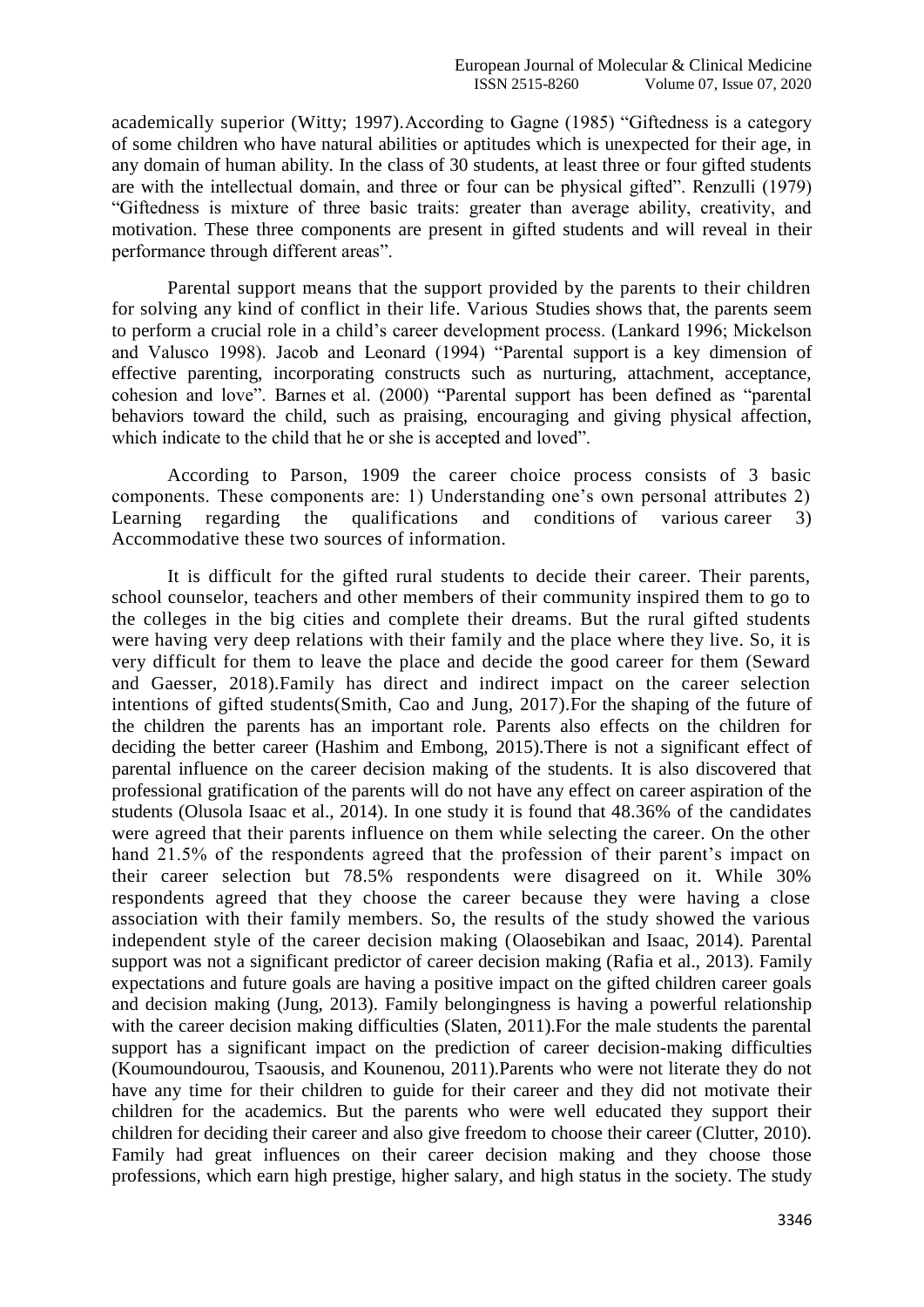concluded that gifted girls showing more flexibility in choosing career options, whereas gifted boys give much importance to the male dominated professional that leads to high salary and high prestige in the society (Miller and Cummings, 2009).There is a significant effect of the demands and response by the parents on the career decisions of their children. It is also seen that the students were generally self-confident in discovering and take the decisions by their own that were having a safety provided by their parents (Zvonkovic and Reynolds, 2006).family's expectations and other resources also effects on the child's ability and interest (Web and Bleske-Rechek, 2006). Children whose parents were educated show greater effect on the career decision of the students as compare to the children of noneducated parents (Tillman, 2005). Mostly gifted students choose their career in those areas which fulfill their parent's expectations (Greene, 2005). The family interaction patterns play a little however vital role within the development of stable career goals and career deciding self-efficacy (Hargrove, Creagh and Burgess (2002). The gifted girl students are more fascinated by the career dominated by the female like doctor, college professor, social worker, makeup artist, and veterinarian on the contrary boys career choices are depending upon the environmental factors like parental and social influences (Mendez and Crawford, 2002).Parents showed the significant effect on their career decision making. However, the parents were aware for the effect of career development and the professional selection of their children. The students choose their careers because of their parents (Mau and Bikos, 2000).Children who were growing in the supportive family environment and their parents support that type of students shows the positive relationship with their parents. Also the parents support their children for their career decisions (Ladd, 2000).

### **Purpose of the Study**

The prominent purpose of the study is to examine the role of parental support in the prediction of career decision making among gifted students.

## **Methodology**

Descriptive method is used for current study. Sample for the current study consists of 103 (41 boys and 62 girls) gifted students of senior secondary schools. For the data collection purposive sampling technique is employed. Gifted students were purposely selected from meritorious schools of Jalandhar and Ludhiana. After the identification of gifted students by using Raven Progressive Matrix, the investigator applied Career Decision Making inventory and Career-Related Parental Support Scale on them. The minimum criteria for applying Raven Progressive matrix is 85% marks in previous class.

## **Instruments**

For the identification of the gifted students the Ravens Standard Progressive Matrices by Ravens (1996) was used. After the identification of the gifted student's tools such as career decision making inventory by Singh (1999) andCareer-Related Parental Support Scale by Alphonse (2016) were employed.

## **Results and discussion**

## **Table 1: Correlation matrix of dimension of career decision making and parental support.**

| <b>Variables</b>        | <b>Career Decision</b> | <b>Career Indecision</b> | <b>Parental Support</b> |
|-------------------------|------------------------|--------------------------|-------------------------|
| <b>Career Decision</b>  |                        |                          |                         |
| Career Indecision       | $-.346$ **             |                          |                         |
| <b>Parental Support</b> | $.319***$              | $-202$ <sup>*</sup>      |                         |

\*\* Significant at the 0.01 level (2-tailed) \*Significant at the 0.05 level (2-tailed)

Career decision making has two dimensions namely decidedness and indecision.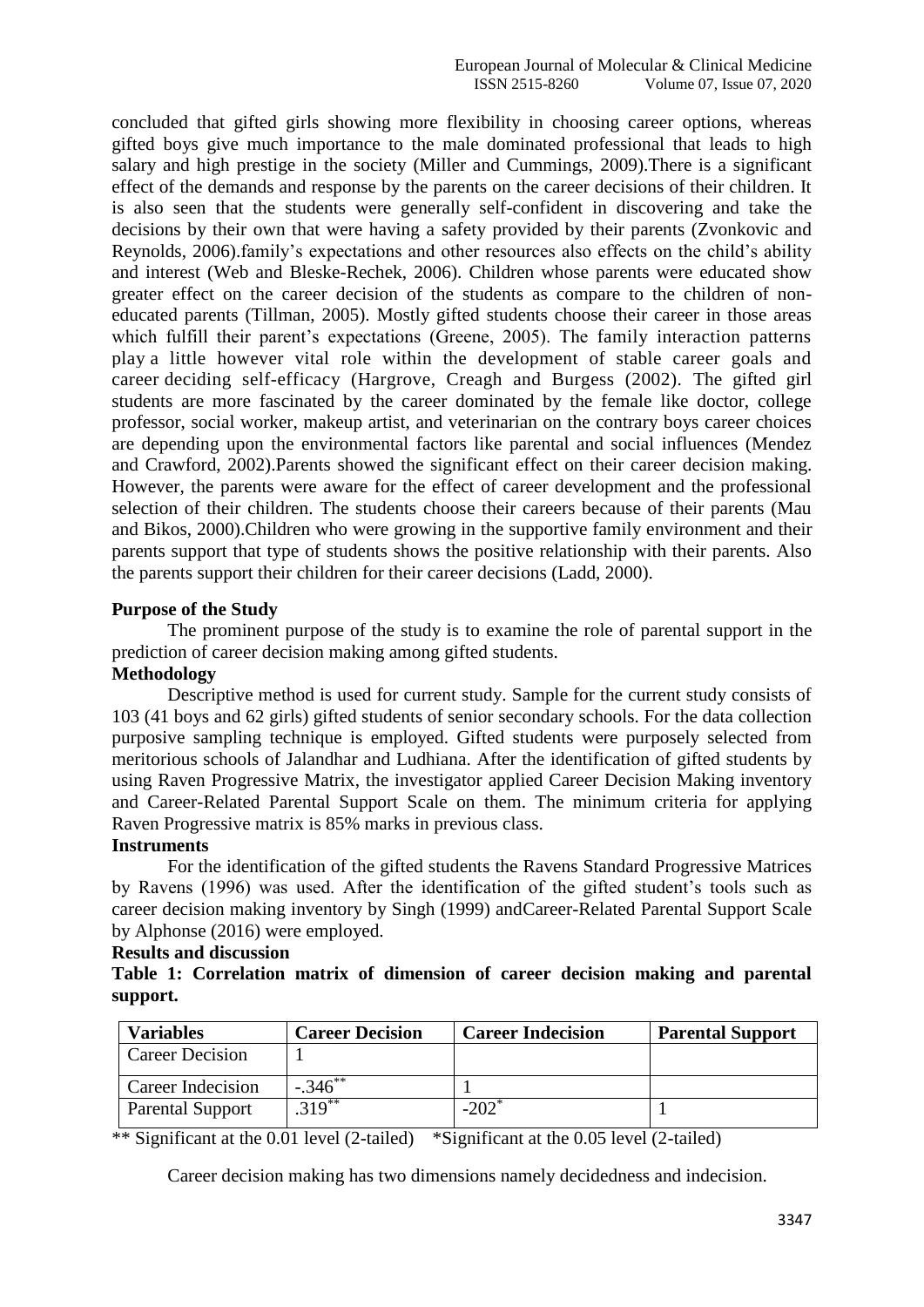"From the table 1 it is seen that the value of correlation between decidedness dimension of Career Decision Making and Parental Support came out to be .319, which is positive. It reflects that there exists a significant positive relationship between decidedness dimension of career decision making and parental support of gifted students".

It reflects that when the gifted students receive the support from their parents during the career decision making and parents are helping the children to identify the potential and keep them aware about the entire latest career then gifted students are able to select a relevant career for themselves and remain focused for that.

Whereas on the other hand the correlation between indecision dimension of career decision making and parental support came out to be -.202, which is negative. It may be interpreted that there exists significant negative relationship between indecision dimension of career decision making and parental support of gifted students.

It indicates that when the gifted students receives the support from parents during their career decision making process and parents are helping their children to identify their potential and keep them aware about the latest career then gifted students decided their career and their indecision towards career choice decrease.

#### **Regression analysis**

Regression analysis is done to find out the predictors of career decision making by introducing parental support as independent variable. The analysis of the regression been given in table 2. Career decision making constitutes of two dimensions namely career decidedness and career indecision.

## **Table 2: Summary of regression analysis of parental support and decidedness dimension of career decision making of gifted students**

| <b>Model Summary</b> |                                          |                 |                          |                   |  |  |  |
|----------------------|------------------------------------------|-----------------|--------------------------|-------------------|--|--|--|
|                      |                                          |                 |                          | Std. Error of the |  |  |  |
| Model                | R                                        | <b>R</b> Square | <b>Adjusted R Square</b> | <b>Estimate</b>   |  |  |  |
|                      | .319a                                    | .102            | .093                     | 1.5550            |  |  |  |
| la.                  | Predictors: (Constant), Parental Support |                 |                          |                   |  |  |  |
| $\mathbf b$ .        | Dependent: Career Decidedness            |                 |                          |                   |  |  |  |

The table 2 shows that parental support is significantly related to the career decidedness of gifted students. The coefficient of correlation value was found to be 0.319 that reveals that both variables are moderately related to each other and the correlation is positive in nature. This implies that if parental support increases, it leads to an increase in the career decision making of gifted students.

From model summary table 2 the value of regression coefficient R square was found to be .102, which means that 10.2% of variability in career decidedness among gifted students can be accounted to parental support or 10.2% of variation in career decidedness of gifted students is explained by parental support.

#### **Table 3: ANOVA summary for regression**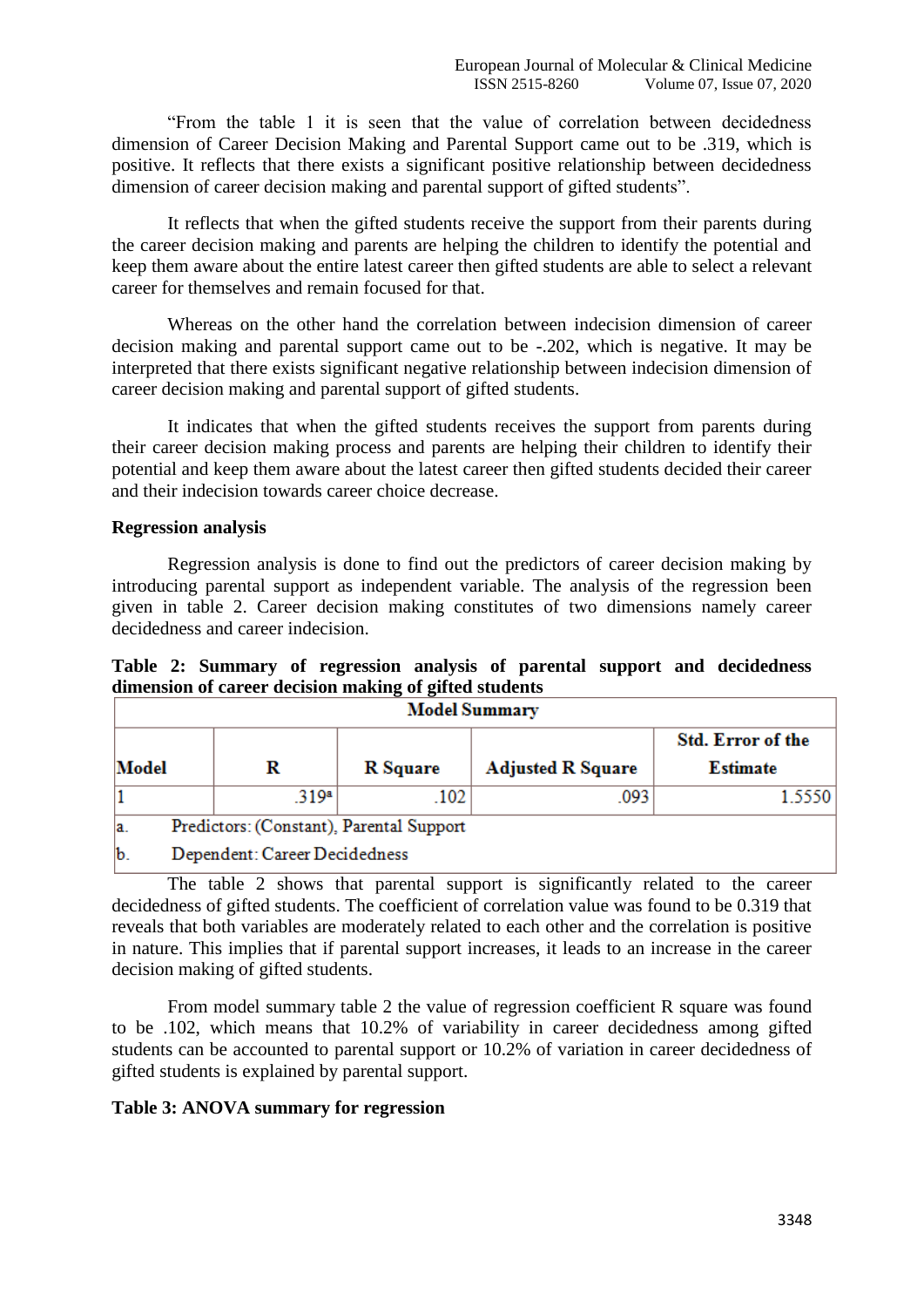| Model |                                    | <b>Sum of Squares</b>                       | ₽ŧ  | <b>Mean Square</b> |        | Sig.              |
|-------|------------------------------------|---------------------------------------------|-----|--------------------|--------|-------------------|
|       | Regression                         | 27.756                                      |     | 27.756             | 11.480 | .001 <sup>b</sup> |
|       | Residual                           | 244.205                                     | 101 | 2.418              |        |                   |
|       | Total                              | 271.961                                     | 102 |                    |        |                   |
|       | a. Dependent Variable: Decidedness |                                             |     |                    |        |                   |
|       |                                    | b. Predictors: (Constant), Parental Support |     |                    |        |                   |

ANOVA table 3 above tells whether the R value of .319 is statistically significant or not. It is clearly evident from the ANOVA table that the regression model is statistically significant (df 1= 1, df 2 = 101, F = 11.480) with p value = 0.000 which indicated that overall, the model applied is statistically and significant and can predict the dependent variable (decidedness).

#### **Table 4: Summary of coefficient of regression**

|       |                                    |                                         |            | <b>Standardized</b>         |       |      |  |  |
|-------|------------------------------------|-----------------------------------------|------------|-----------------------------|-------|------|--|--|
| Model |                                    | <b>Unstandardized Coefficients</b><br>в | Std. Error | <b>Coefficients</b><br>Beta | т     | Sig. |  |  |
|       |                                    |                                         |            |                             |       |      |  |  |
|       | (Constant)                         | 7.849                                   | 1.534      |                             | 5.118 | .000 |  |  |
|       | Parental<br>Support                | .063                                    | .019       | .319                        | 3.388 | .001 |  |  |
|       | a. Dependent Variable: Decidedness |                                         |            |                             |       |      |  |  |

Table 4 shows the regression coefficients which represent the mean change in response variable, for one unit change in predictor variable. The std. β value (.319) indicates the correlation between career decidedness and parental support which is found to be significant ( $p = .000$ ). This indicates that parental support score would increase by 0.06 for every unit increase in career decidedness (i.e. one unit increase in parental support will lead to .06 increase in decidedness). Further, the standardized coefficient β value indicates that parental support is making a statistically significant and unique contribution towards predicting decidedness outcome variable,  $(p = .001$ , less than 0.05 and 0.1).

The regression equation for relation between Academic-stress and self-concept of students can be written as; decidedness  $(Y) = 7.849 + .063$  (parental support)

Thus, there is enough evidence that the slope of population regression line is not zero at 0.01 level of significance, hence parental support is a significant predictor of decidedness of gifted students.

**Table 5: Summary of regression analysis of parental support and career indecision making of gifted students.**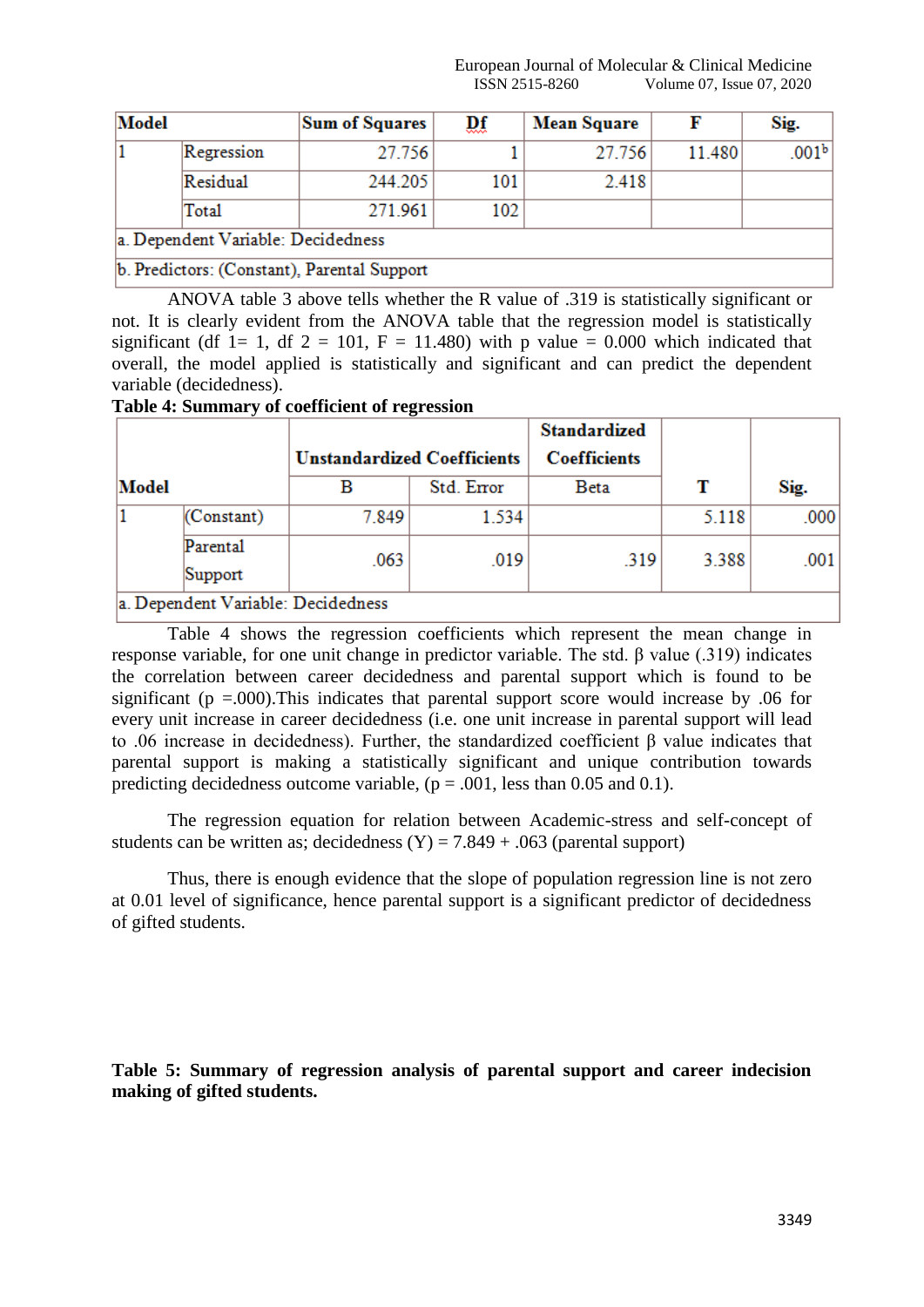| Model |                                             | <b>R</b> Square | <b>Adjusted R Square</b> | Std. Error of the |  |  |  |  |
|-------|---------------------------------------------|-----------------|--------------------------|-------------------|--|--|--|--|
|       |                                             |                 |                          | Estimate          |  |  |  |  |
|       | $-.202a$                                    | .041            | .031                     | 5.0763            |  |  |  |  |
|       | a. Predictors: (Constant), Parental Support |                 |                          |                   |  |  |  |  |

From the table 5 it is clear that parental support is significantly negatively related to the career indecision of gifted students. The coefficient of correlation value was found to be - 0.202 that reveals that both variables are related to each other and the correlation is negative in nature. This implies that if parental support increases, it leads to decrease in the career indecision of gifted students.

From the model summarytable 5 represents the value of regression coefficient R square was found to be 0.041, which means that 4.1% of variability in career indecision among gifted students can be accounted to parental support or 4.1 % of variation in career indecision of gifted students is explained by parental support.

**Table 6: ANOVA Summary for regression**

| <b>Model</b>                      |                                             | Sum of         | ₽ŧ  | <b>Mean Square</b> | F     | Sig.              |  |  |
|-----------------------------------|---------------------------------------------|----------------|-----|--------------------|-------|-------------------|--|--|
|                                   |                                             | <b>Squares</b> |     |                    |       |                   |  |  |
|                                   | Regression                                  | 111.014        |     | 111.014            | 4.308 | .040 <sup>b</sup> |  |  |
|                                   | Residual                                    | 2602.694       | 101 | 25.769             |       |                   |  |  |
|                                   | Total                                       | 2713.709       | 102 |                    |       |                   |  |  |
| a. Dependent Variable: Indecision |                                             |                |     |                    |       |                   |  |  |
|                                   | b. Predictors: (Constant), Parental Support |                |     |                    |       |                   |  |  |

"The ANOVA table above tells whether the R value of -0.202 is statistically significant or not. It is clear from the ANOVA table that the regression model is statistically significant (df 1= 1, df 2 = 101, F = 4.308) with p value = 0.040 which indicated that overall, the model applied is statistically and significant and can predict the dependent variable (career indecision)".

| Model |                                   | <b>Unstandardized</b> |                   | <b>Standardized</b> |          | Sig. |
|-------|-----------------------------------|-----------------------|-------------------|---------------------|----------|------|
|       |                                   | <b>Coefficients</b>   |                   | <b>Coefficients</b> |          |      |
|       |                                   |                       | <b>Std. Error</b> | Beta                |          |      |
|       | (Constant)                        | 33.981                | 5.007             |                     | 6.787    | .000 |
|       | P.S                               | $-.126$               | .061              | $-.202$             | $-2.076$ | .040 |
|       | a. Dependent Variable: Indecision |                       |                   |                     |          |      |

**Table 7: Summary of coefficient of regression**

"Table 7 shows the regression coefficients which represent the mean change in response variable, for one unit change in predictor variable. The std. β value (-0.202) indicates the correlation between career indecision and parental support which is found to be significant ( $p = .004$ ). This indicates that parental support score would increase by .12 for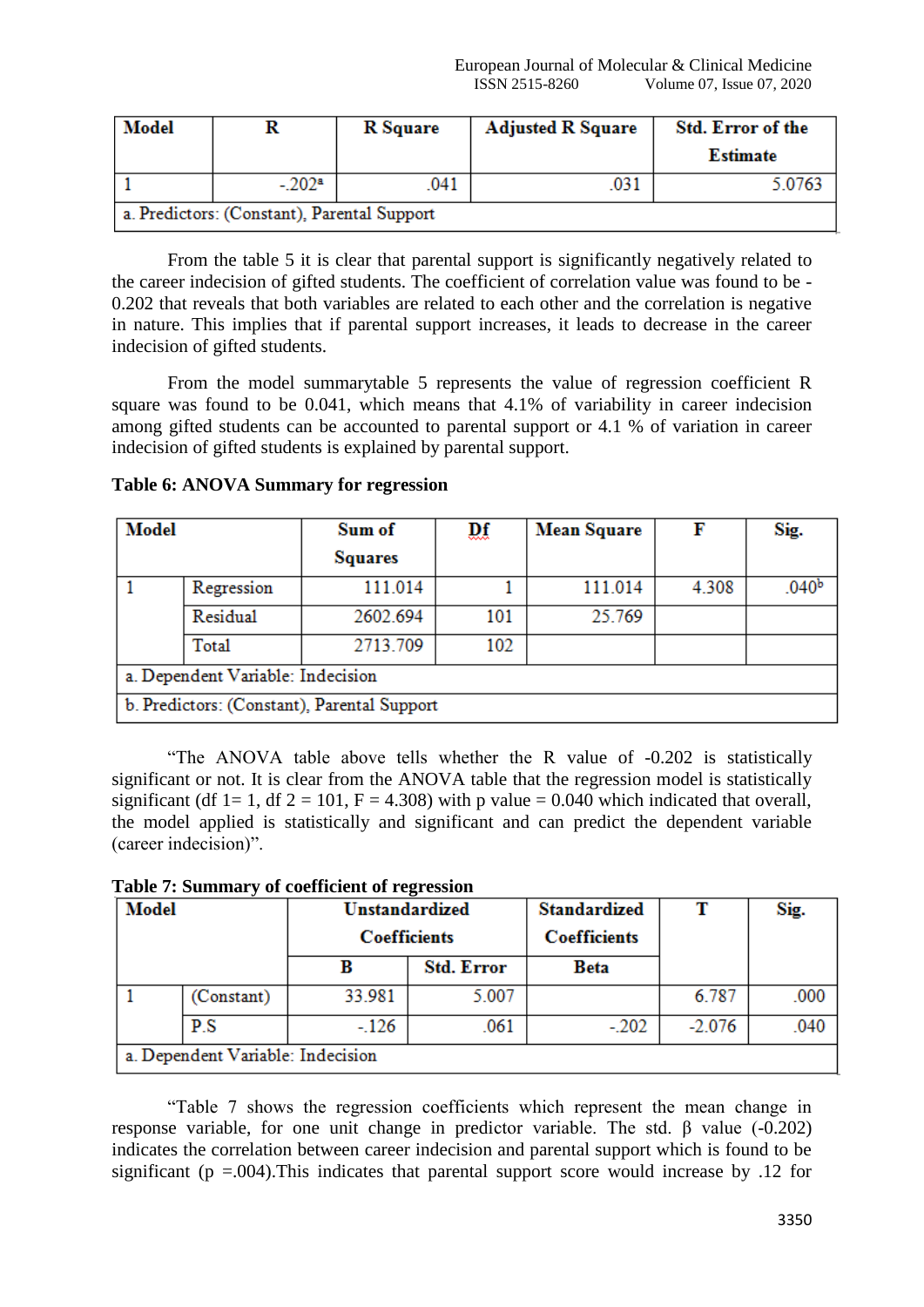every unit decreases the career indecision (i.e. one unit increase in parental support will lead to .12 decrease in indecision). Further, the standardized coefficient β value indicates that parental support is making a statistically significant and unique contribution towards predicting career indecision outcome variable,  $(p = .004$ , less than 0.05 and 0.1)".

The regression equation for relation between Academic-stress and self-concept of students can be written as; career indecision  $(Y) = 33.98 + 0.123$  (parental support)

Thus, there is enough evidence that the slope of population regression line is not zero at 0.01 level of significance, hence parental support is considered to be a significant predictor of career indecision of gifted students.

### **Conclusion**

The study documents the following conclusions:

- 1. Positive and significant relationship exists between the decidedness dimension of career decision making and Parental Support.
- 2. Negative but significant relationship exists between the career indecision and parental support.
- 3. Parental support significantly contributed towards the prediction of decidedness among gifted students.

#### **REFERENCES**

- Altintis.E.,& Ligun. S. (2014). The perception of gifted students parents about the term of giftedness. *Academic Journals, 10*(5), 654-659.
- Alphonse. M. M. (2016). Parental Factors Influencing Career Choice among High School Students in Nairobi.*Journal of European Education, 7*(3), 38-49.
- Birk, J. M., &Blimline, C. A. (1984). Parents as career development facilitators: An untapped resource for the counselor. *The School Counselor, 31*, 310-317.
- Downing, J., & D. Andrea, L. M. (1994).Parental involvement in children's career decisionmaking.*Journal of Employment Counseling, 31,* 115-126.
- Deniz, O. (2017). Career decision-making of the gifted and talented students.*South African Journal of Education, 37(4),* 1-8.
- Gagne (1985).*Educational Psychology,* Delhi: University Publishers.
- Hussain.(2013). Parental expectation, career salience and career decision making.*[Journal of](https://search.proquest.com/pubidlinkhandler/sng/pubtitle/Journal+of+Behavioural+Sciences/$N/136244/DocView/1477457526/fulltext/93989DF2CA9F4016PQ/1?accountid=80692)  [Behavioural Sciences,](https://search.proquest.com/pubidlinkhandler/sng/pubtitle/Journal+of+Behavioural+Sciences/$N/136244/DocView/1477457526/fulltext/93989DF2CA9F4016PQ/1?accountid=80692) 23*(2), 62-76.
- [Jung.](http://journals.sagepub.com/author/Jung%2C+Jae+Yup) J. Y. (2014). Modelling the occupational/career decision-making processes of intellectually gifted adolescents.*[Journal For The Education Of The Gifted,](http://journals.sagepub.com/home/jeg) 3(2),* 128- 152.
- Jung. J.Y. (2013).The cognitive processes associated with occupational/career indecision: A model for gifted adolescents*. Journal For the Education of the Gifted, 36,* 433-460.
- Kerr.B.,&Sodano. S. (2003).Career assessment with intellectually gifted students. *Journal Of Career Assessment*, *11* (2), 168–186.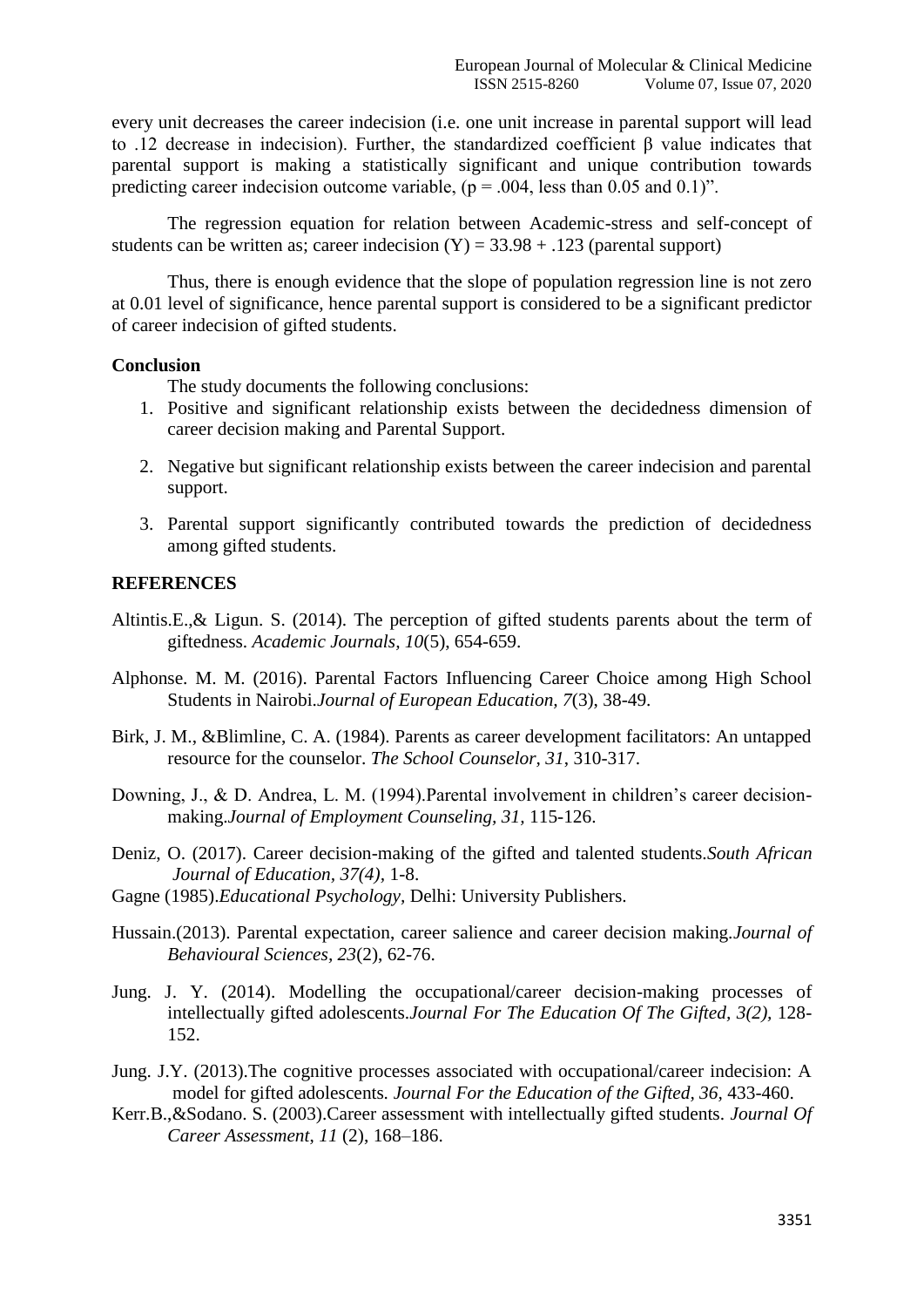- Koshy.V.,&Smith. P.C. (2017). Parenting 'gifted and talented' children in urban areas: Parents' voices. *Gifted Education International, 33*(1), 3–17.
- Kracke.B. (1997). Parental behaviors and adolescents' career exploration. *The Career Development Quarterly*, *45*(4), 341-350.
- Kracke.B. (2002).The role of personality, parents and peers in adolescent's career exploration.*Journal of Adolescence, 25*(1), 19-30.
- Meszaros. S. P.,&Creamer. E.(2018).Understanding the role of parental support for IT career decision making using the theory of self-authorship.*International Journal of Consumer Studies, 33*(2002), 392–395.
- Martincin. K. M., & Stead. G. B. (2014). Five-factor model and difficulties in career decision making: A meta-analysis. *Journal of Career Assessment, 23*(1), 3-19.
- Mary Dorette B. U.,&Okoye. (2013). Roles of parents and teachers in the identification and development of gifted/talented students.*Academic Journal of Interdisciplinary Studies, 2*(10), 25-35.
- Miller.K.,& Cummings. G. (2009). Gifted and talented students' career aspirations and influences: a systematic review of the literature*. International Journal of Nursing Education Scholarship, 6*(1), *1-26.*
- Mendez. L.,& Crawford. K. (2002). Gender role stereotyping and career aspirations: A comparison of gifted early adolescent boys and girls. *The Journal of Secondary Gifted Education, 13 (3),* 96- 107.
- Mau. W. C.,&Bikos. L. H. (2000). Educational and vocational aspirations of minority and female students: A longitudinal study. *Journal of Counselling and Development, 78*, 186-194.
- Milgram. R. M.,& Hong. E. (1999).Multipotential abilities and vocational interests in gifted adolescents: Fact or fiction? *International Journal of Psychology, 34,* 81-93.
- Murphy, C., & Walker, D, (1999). Introduction and definitions of giftedness in the early years.
- NAGC/National Association for Gifted Children. (2013). *Redefining giftedness for a new century: Shifting the paradigm.* Retrieved on  $10<sup>th</sup>$  May, 2018, from [http://www.](http://www/)nagc .org/index2.aspx?id¼6404.
- Noeth, R.J., Engen, H.B., &Noeth, P.E. (1984). Making career decisions: A self report of factors that help high school students. *The Vocational Guidance Quarterly, 32,* 240- 248.
- Noack. P. Kracke., B. Gniewosz. B.,& Dietrich. J. (2010).Parental and school effects on student's occupational exploration.A longitudinal and multilevel analysis.*Journal of Vocational Behavior, 77*, 50-57.
- Olaose.Bikan.,& Isaac. O. (2014). Effects of parental influence on adolescents' career choice in badagry local government area of lagos state, Nigeria. *IOSR Journal of Research & Method in Education, 4*(4), 44-57.
- Ozcan.D. (2017).Career decision-making of the gifted and talented. *South African Journal of Education, 37* (4), 1-8.